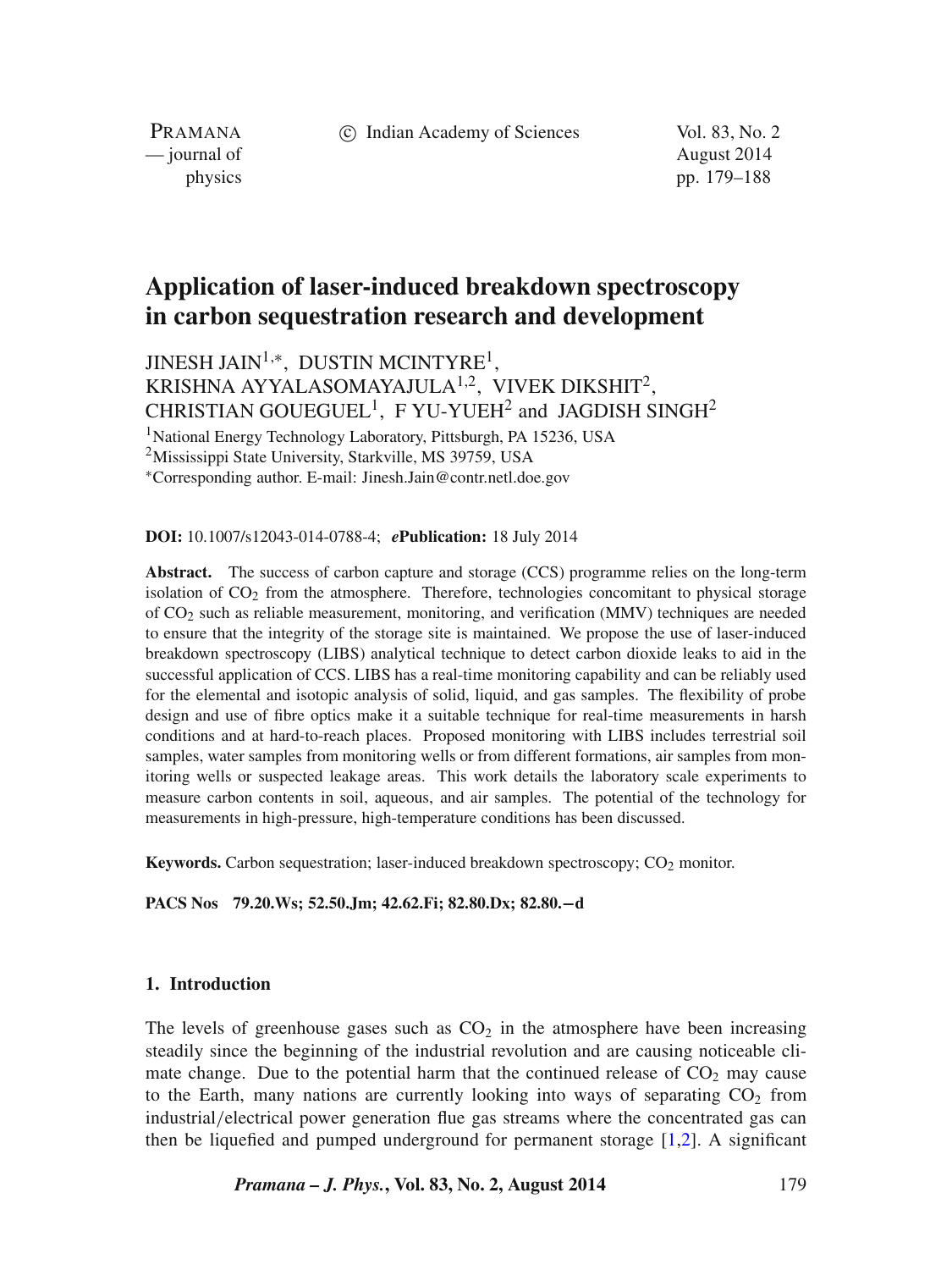### *Jinesh Jain et al*

portion of the carbon sequestration research, performed in the United States, involves the risk assessment of injecting large quantities of  $CO<sub>2</sub>$  into different underground formations, and the consequences involved if the injected  $CO<sub>2</sub>$  moves into different formations or if it leaks into aquifers or back into the atmosphere.

When sensing potential leakage sites for carbon sequestration there is need for a wide range of modality such as atmospheric measurements, subsurface air measurements, surface water measurement, subsurface water measurements, and soil measurements, all at varying temperature and pressure conditions. The currently available methods typically do not have the ability to sample and measure the particular constituents at varying pressure and temperature. So a great deal of error can be introduced into the measurement when the sample is prepared at laboratory conditions. Optical systems such as open path Fourier-transform infrared (FTIR) and light detection and ranging (LIDAR) have been developed to scan and observe gases in open areas above suspected leakage sites. These systems have advantages of wide area monitoring. However, they are very expensive, complex, and not necessarily suitable for the diverse environments where sequestration may take place. Single point measurements can be made to very high precision with gas chromatographs (GC), mass spectrometers (MS), and cavity-ring-down spectrometers (CRDS) but due to their size, cost, and need for constant maintenance it is usually best to retrieve samples from the field and relay them back to these types of analysis devices.

The current technology gap warrants development of new monitoring techniques that are affordable, robust, and easily distributable and deployable in many different locations to study a variety of different aspects of the environment and can analyse solids, liquids, and gases. Laser-induced breakdown spectroscopy (LIBS) has been used extensively for the determination of elemental composition of solid, liquid, and gaseous samples [\[3–](#page-8-2)[5\]](#page-8-3). A LIBS set-up essentially comprises a high-intensity laser as an excitation source and a time-gated spectrometer to collect the signal. Generally, a laser beam is focussed onto a solid sample or within a gaseous or liquid sample to create high temperatures, dissociating the sample to form plasma. Radiation from the plasma is then collected by the spectrometer. Subsequent analysis of the radiation gives qualitative and quantitative information of elemental species present in the sample. This paper describes the use of LIBS in  $CO<sub>2</sub>$ leak monitoring in carbon sequestration.

# **2. Background**

As  $CO<sub>2</sub>$  is such a versatile molecule and can be cycled between the atmosphere, bodies of water, plants, animals, and soils, it is important to know how much carbon is typically present in a particular scenario and how much you can reliably measure [\[3,](#page-8-2)[6\]](#page-8-4). During carbon capture and storage (CCS) operations, the  $CO<sub>2</sub>$  will be pumped into the storage formations (i.e., brine-filled reservoirs) as a supercritical fluid. If a leakage pathway develops, the  $CO<sub>2</sub>$  will most likely escape the containment formation as a combination of supercritical and native fluids, with dissolved CO2. Once either the supercritical fluid and/or the CO<sub>2</sub>-saturated brine reach a portion of the subsurface with appropriate temperature and pressure conditions, the  $CO<sub>2</sub>$  will become a gas and continue its leakage as a gas. This gas can be detected at a number of locations in the subsurface as well as in the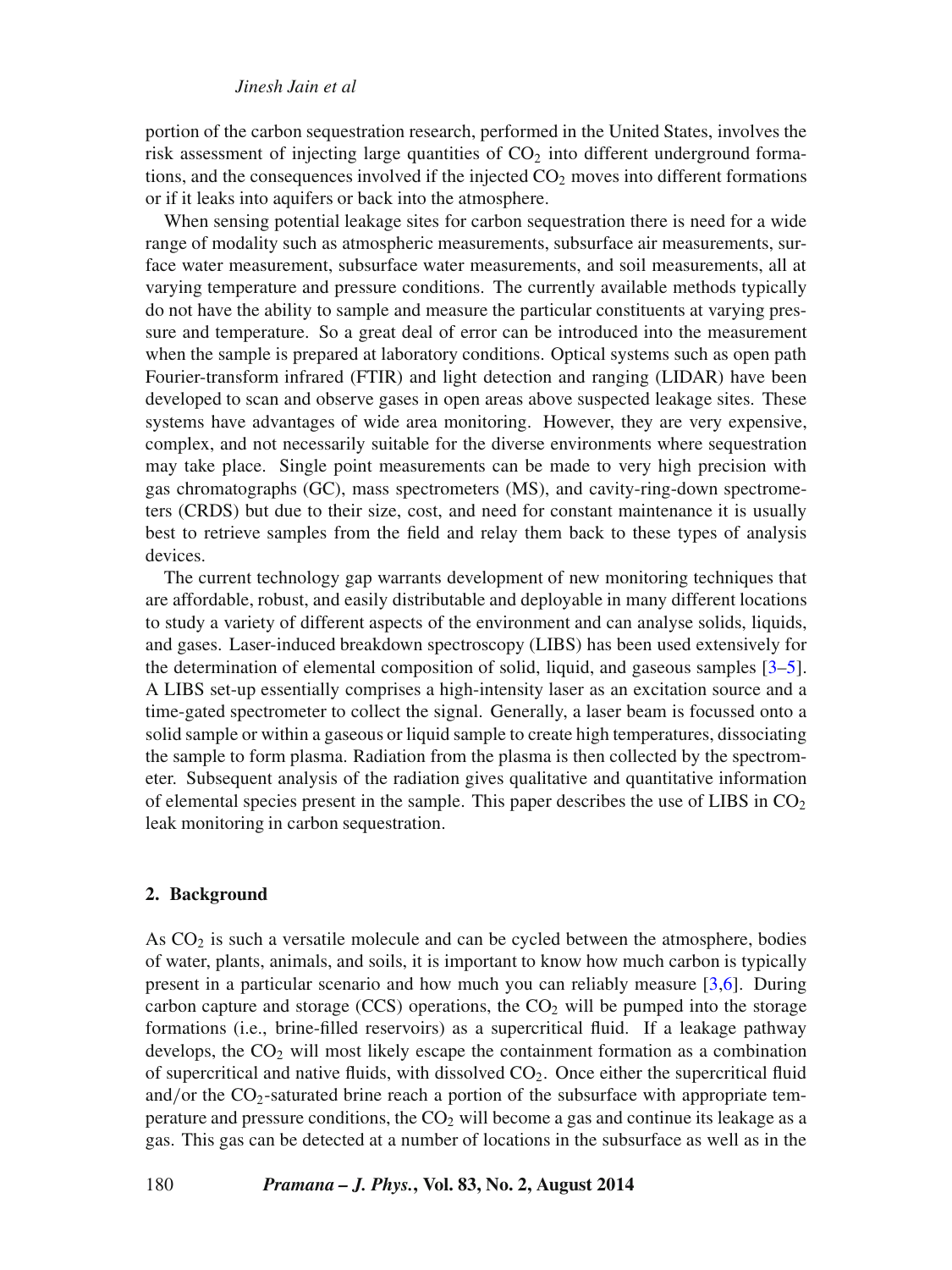atmosphere once it has left the containment formation. The gas can be measured in water wells, once it has degassed, it can be measured in the atmosphere of mines, in gas and oil production wells as well as in the atmosphere above the leakage point.

The leakage of  $CO<sub>2</sub>$  into upper formations and possibly into the vadose zone and the plant bearing soil area will need monitoring due to the possible negative effects. Significant natural leakages of  $CO<sub>2</sub>$  have been known to devastate large areas of forest [\[7](#page-8-5)[,8\]](#page-8-6). Expected leakage from an industrial scale injection site is thought to be minimal to negligible. However, to mitigate possible widespread damage it would be prudent to understand the condition of the soils in overlying areas before and during the course of CCS injection.

There is a need for a sampling and measurement system that can reliably measure  $CO<sub>2</sub>$  in solids such as soil, dissolved in liquids such as groundwater or springs, and in gaseous form as well as in the ambient air or at the bottom of wellbores. This work will describe the progress made using LIBS to measure specific elemental components in solids, liquids, and gases with the emphasis on how this technique can easily and costeffectively be used for  $CO<sub>2</sub>$  leak detection and monitoring. This is intended to show the accuracy that can be achieved by using LIBS with little or no sample preparation and with a relatively simple experimental set-up. LIBS has the potential to offer a long-term reliable gas monitoring tool that can be distributed across a wide range of environments to measure  $CO<sub>2</sub>$  leakage and breakthrough.

#### **3. LIBS experiments**

This section will discuss the work recently done in our laboratory, that can easily be geared toward carbon sequestration monitoring and measurement. Although LIBS has been a practical laboratory measurement technique for decades, it has never been used in problems specific to carbon capture and sequestration. A handful of applications listed in this work clearly state that LIBS is a versatile measurement technique that can be applied to multiple measurement modalities and simply needs some engineering and refinement to become a highly useful portable system for routine, widespread monitoring of  $CO<sub>2</sub>$ .

### 3.1 *Analysis of soils*

The quantification of the total carbon content in soil can be carried out using many conventional analytical techniques [\[9\]](#page-8-7). However, these techniques are laborious, timeconsuming, and require a great deal of sample preparation depending on the complexity of the soil matrix [\[10\]](#page-8-8). This is true even for LIBS analysis for the most part. However, there is the possibility of improved throughput and screening using LIBS due to the reduced sample preparation and measurement times. One recent study was performed in our lab to see if LIBS was a viable tool for total carbon concentration measurement in soil samples, whereby the ability to measure a wide range of total carbon content values was tested [\[11\]](#page-8-9). The study used carbon powder to simulate higher carbon concentrations within the soil samples and was shown to be an appropriate and acceptable simulation technique. The soil samples were finely ground, filtered, mixed with carbon powder in six different known concentrations and made into pellets. Five samples were used to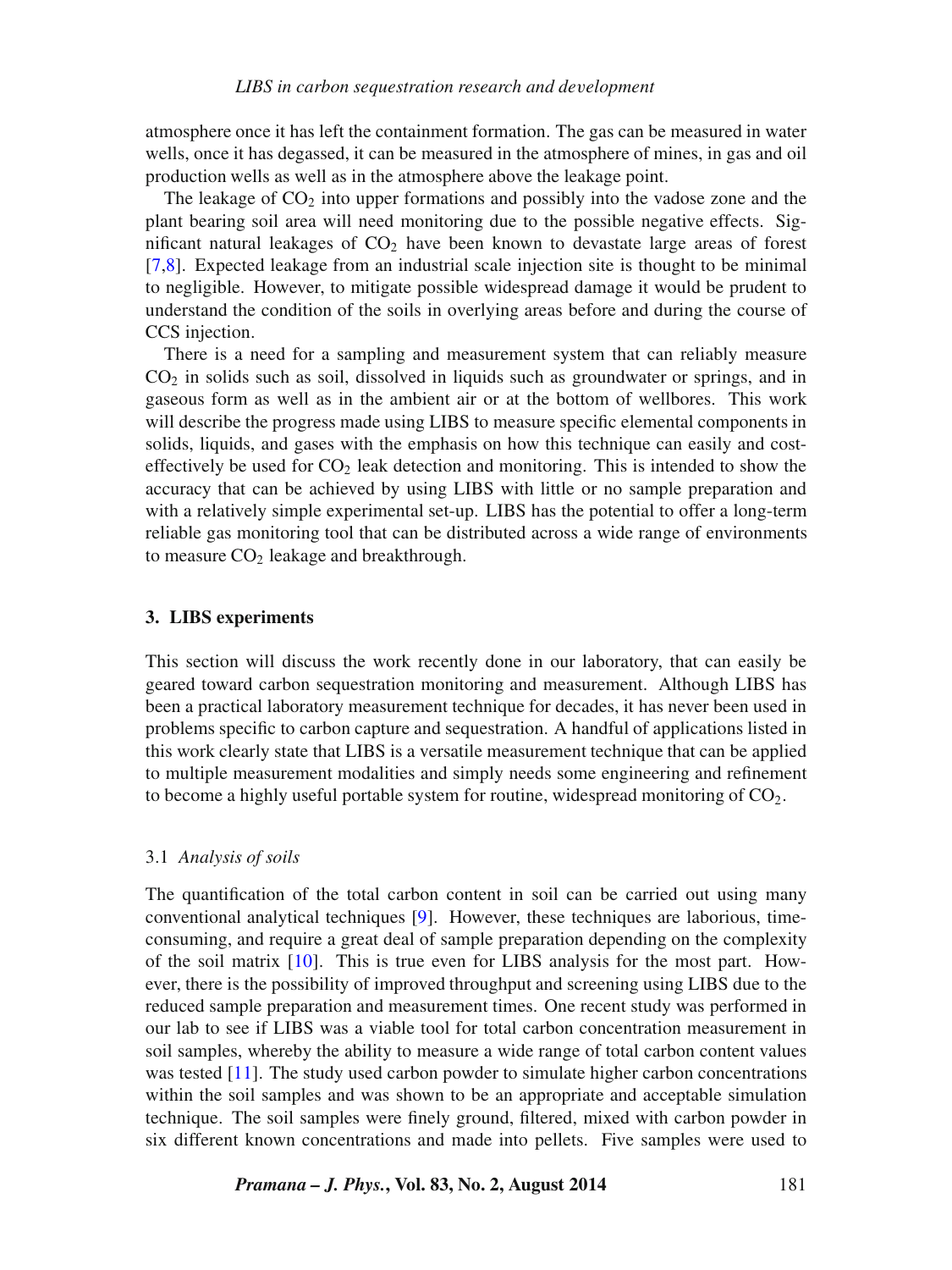*Jinesh Jain et al*

<span id="page-3-0"></span>

**Figure 1.** Calibration plots based on line intensity ratios of carbon using modified simple linear regression (SLR) method.

generate a calibration curve and the sixth sample was treated as an unknown sample. LIBS spectra of the pellet samples were collected and analysed with both simple and multiple linear regression techniques to develop the calibration curves for carbon measurement. The ratio of C 247.88 nm line with Fe lines (246.51 and 247.48 nm) was used for the linear regression. Figure [1](#page-3-0) shows the calibration curves for carbon using the SLR method; the error bars represent a single standard deviation.

The correlation coefficients of the ratio of the C 247.88 nm line with the Fe 246.51 and Fe 247.48 nm lines were 0.996 and 0.993, respectively. Since  $R^2$  value for the C 247.88to-Fe 246.51 nm ratios is better, the calibration data from this ratio were used for the analysis of the unknown sample. The unknown sample was also analysed using multiple linear regression (MLR) calibration model (table [1\)](#page-3-1).

The MLR model provided better uncertainty values than the SLR model. The accuracy of the MLR model can depend on the analyte lines and combination of the lines chosen; the best results for the available lines are reported here. The results of this study show that LIBS can be successfully applied to quantitatively measure the total carbon in soil with reasonable accuracy and acceptable uncertainty values.

<span id="page-3-1"></span>

| C analyser value ( $wt\%$ ) | <b>SLR</b>      |      | MLR             |      |
|-----------------------------|-----------------|------|-----------------|------|
|                             | Value $(wt\%)$  | RA%  | Value $(wt\%)$  | RA%  |
| $5.75 \pm 0.11$             | $5.50 \pm 0.71$ | 4.26 | $5.34 \pm 0.51$ | 7.10 |

**Table 1.** Comparison between values obtained by LIBS analysis of SLR and MLR models and carbon analyser analysis for unknown sample.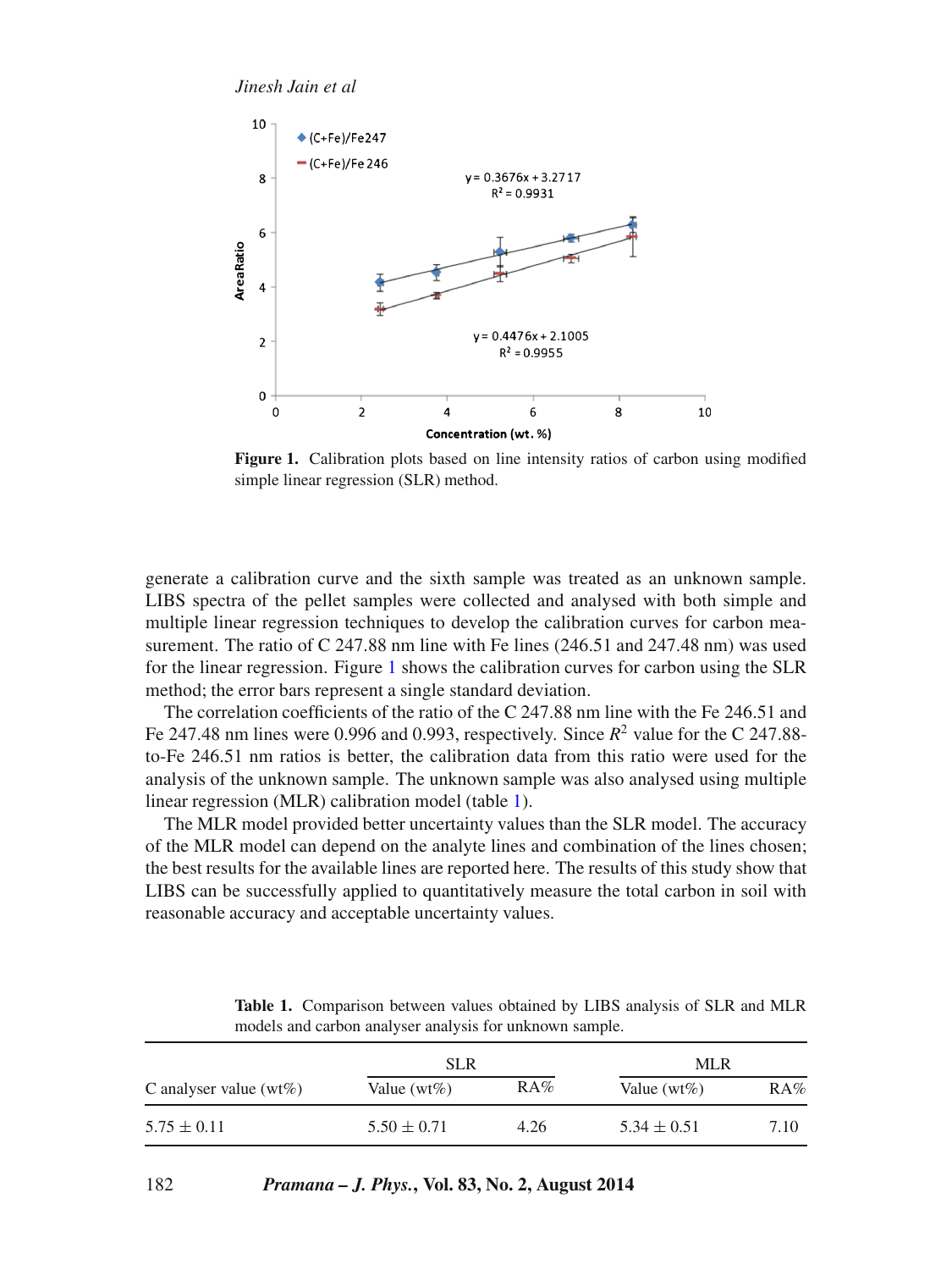#### 3.2 *Analysis of liquids*

Many researchers studied water composition using LIBS analysis [\[12–](#page-8-10)[16\]](#page-8-11). Although none of the cited research efforts specifically addresses carbon sequestration issues, they all have the potential to provide adequate measurements to complement and enhance existing methods for sequestration monitoring. The production of laser sparks in water can be a bit more difficult than on the surface of a solid or in a gas due to the lower availability of free electrons and quenching due to the mass and diffusion of the condensed phase (water). In fact, deep saline formations (brine-filled) are viable long-term options for geologic  $CO<sub>2</sub>$  sequestration (GCS) because of their large storage capacity. Based on field site investigations, sodium is typically the most abundant element in the deepest saline waters, constituting approximately 70–90% of the total cation mass [\[17,](#page-8-12)[18\]](#page-8-13). Calcium is generally the second most abundant cation followed by magnesium and potassium, and the sparse trace elements of sulphur, bromine, iodine and carbon [\[17\]](#page-8-12). Thus, the effect of brine matrix on LIBS measurements can be significant and must be understood prior to producing meaningful quantitative measurements of the cation concentrations. Understanding how the above-mentioned elements, especially Na, cause interferences and affect the quantitative analysis is important for assessing the feasibility of LIBS to detect metal ions in brines.

Laboratory experiments were conducted to determine the effects of high salinity (in terms of NaCl equivalent) on emission signals of calcium and potassium. The emission signal from Ca I 422.67 nm and K I 766.49 nm lines were investigated as a function of

<span id="page-4-0"></span>

**Figure 2.** Effect of NaCl concentration on the emission spectra of Ca I line at 422.67 nm. Calcium spectra were recorded using a sample containing 180 mg $\cdot$ 1<sup>-1</sup>, the laser energy was fixed at 20 mJ, and the detector delay and gate width were  $0.3 \mu s$ and 3 *µ*s, respectively.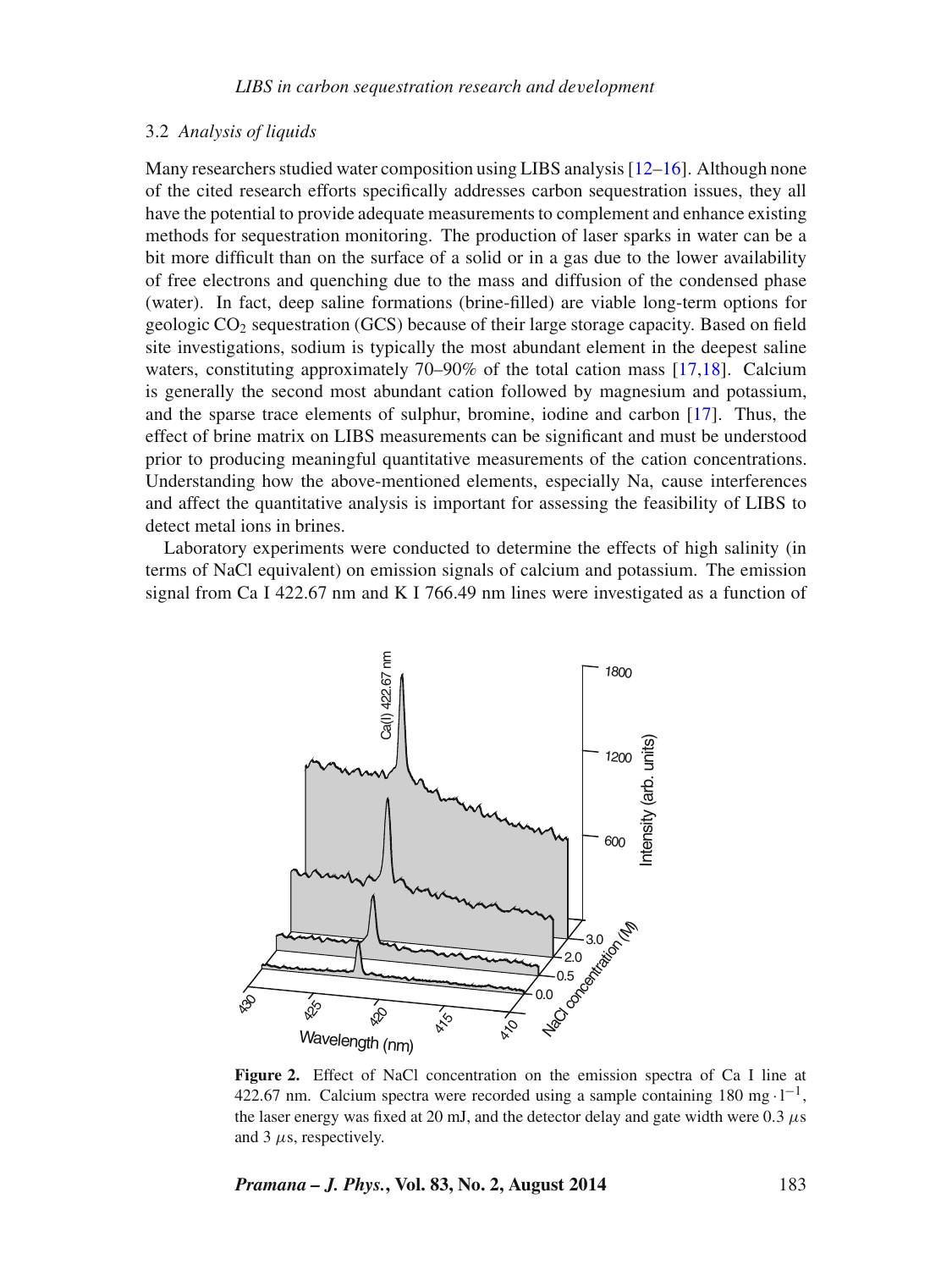*Jinesh Jain et al*

<span id="page-5-0"></span>

**Figure 3.** (**a**) Calibration curves for Ca I 422.67 nm and (**b**) K I 766.49 nm lines.

the amount of NaCl dissolved in CaCl<sub>2</sub> and KCl solutions. This study does not address all the issues related to  $CO_2$ -laden brine monitoring (such as  $CO_2$ -brine mixture at elevated temperature and pressure) but makes a contribution by analysing the degree in which NaCl-matrix affects LIBS measurements. The overall work was performed in view of the development of a compact and efficient LIBS sensor for *in situ* monitoring of CO<sub>2</sub>laden brine, where appreciable concentrations of NaCl (on an average 2.0–3.0 M) are present. The study, instead of using the liquid–air interface, which is the most common configuration of LIBS analysis for liquids, focussed on the direct measurements of the bulk aqueous solutions, which is more relevant to subsurface  $CO<sub>2</sub>$  geologic applications and conditions. Figure [2](#page-4-0) presents the effect of Na concentration on the measurement of Ca signal. In this experiment, the Ca concentration is held constant and the Na concentration is varied from 0.5 to 3.0 M. It is evident from figure [2](#page-4-0) that increasing the concentration of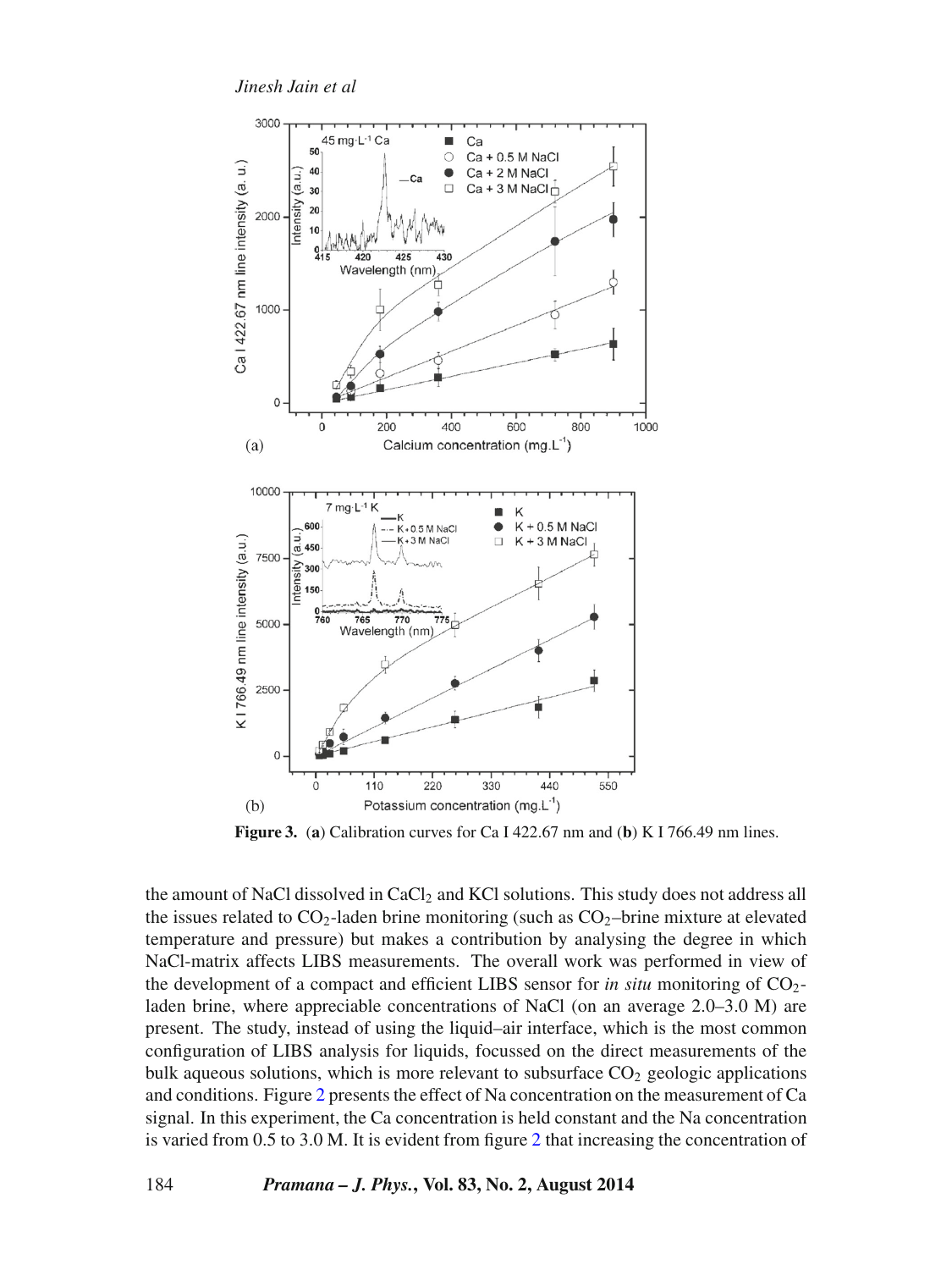#### *LIBS in carbon sequestration research and development*

Na not only enhances the Ca signal but also increases the background, potassium follows similar trend.

Calibration curves for constant concentrations of both Ca and K with varying concentrations of Na are shown in figure [3.](#page-5-0)

Results are shown for solutions with and without NaCl addition. Fitting procedures were applied (full lines) for easy visualization. Inserts in (a) and (b) represent the LIBS spectra obtained for 45 mg ·  $l^{-1}$  Ca without NaCl addition, for 7 mg ·  $l^{-1}$  K without NaCl addition and with the addition of 0.5 and 3 M NaCl. The results show that abundance of Na in solution does not have a detrimental effect and in fact it enhances the emission spectra for subordinate spectra. The LODs for Ca and K were calculated to be  $17 \pm 0.6$ and  $8 \pm 1$  mg  $\cdot 1^{-1}$ , respectively.

#### 3.3 *Analysis of gases*

Measurement of gas is possibly one of the most important and useful aspect of LIBS primarily due to the relatively stable and well-known concentrations of molecular species in air. Currently, gas phase  $CO<sub>2</sub>$  is measured by various methods [\[6\]](#page-8-4); the two most commonly used methods are GC-MS and infrared spectroscopy, but many authors have used

<span id="page-6-0"></span>

**Figure 4.** The experiment was repeated five times; first four datasets were used to make the calibration plot shown in (**a**). This calibration curve was used to predict concentrations of the fifth dataset. Actual concentrations and predicted concentrations are plotted in (**b**).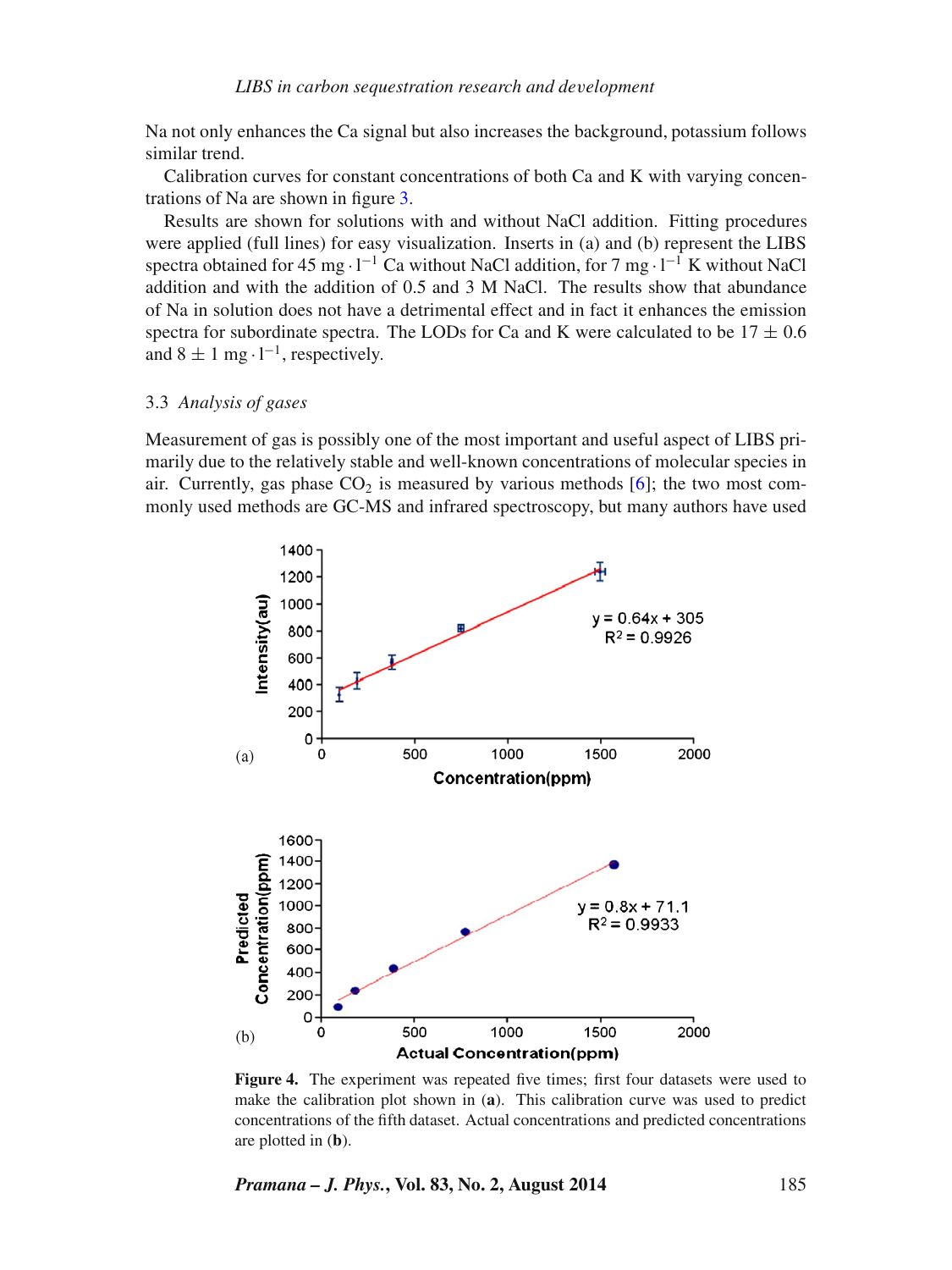*Jinesh Jain et al*

LIBS for the detection of gaseous samples as well [\[19–](#page-9-0)[24\]](#page-9-1). Recently, there was a study where LIBS was used in the laboratory to directly measure  $CO<sub>2</sub>$  concentrations in a gas sample cell to simulate the area around a leakage point where concentrations may vary dramatically. This study by Dikshit *et al* [\[25\]](#page-9-2) was to investigate whether LIBS can be used as an analytical technique to detect  $CO<sub>2</sub>$  in air. The working hypothesis was that the  $CO<sub>2</sub>$  concentration in air can be measured by creating a spark in the air and subsequently measuring the carbon signal at C-247.86 nm; a line used by other researchers [\[3,](#page-8-2)[26\]](#page-9-3) for carbon measurement in soil. It was assumed that the primary source of the carbon signal in air was from  $CO<sub>2</sub>$  because the concentrations of  $CO<sub>2</sub>$ , methane, and carbon monoxide in air are about 390, 1.79, and 0.1 ppm respectively  $[25]$ . The desired CO<sub>2</sub> mixtures for calibration were prepared by diluting  $50,000$  ppm  $CO<sub>2</sub>$  mixture with air. The calibration curve utilizing the  $CO<sub>2</sub>$  concentrations up to 1500 ppm is shown in figure [4.](#page-6-0) To ensure repeatability of the measurement, the calibration data were collected on five different days and calibration curves were made. It was found that these calibration curves overlap well. To present this fact these datasets were divided into two groups: training and test data. The training dataset comprised data from the first four days and the test dataset comprised data obtained on the fifth day. The training dataset was used to plot the calibration curve shown in figure [4a](#page-6-0), which was further used to predict the concentrations of the test dataset. 'Actual' vs. 'predicted' concentrations from the test data were plotted in figure [4b](#page-6-0). The data presented in both the figures show that measurements are repeatable.

The calibration curves showed good linearity ( $R^2 \sim 0.99$ ) and were reproducible when the experiment was repeated on different days. Precision and repeatability were ensured by low relative standard deviation (RSD) which was comparable to commercially available IR  $CO<sub>2</sub>$  sensors (RSD 1–3%). The limit of detection (LOD) was estimated to be 36 ppm. By using an appropriate detection system, it is possible to measure concentrations up to 50,000 ppm with the desired accuracy.

#### **4. New directions**

All the measurements discussed thus far have been single-point acquisitions and analysis. A much more useful approach to larger scale detection and measurement would be to connect the measurements from a wide array of locations and measurement modalities across the same injection basin. Rather than deploying a complete LIBS analysis system at each location, researchers can deploy a centrally located computer*/*controller and then connect it to a number of remotely energized laser spark sources which can be placed in the field, atmosphere, submerged, or downhole. The centrally located controller can then energize each sensor independently inducing sparks and either receive sample spectra to be analysed with an on-board high resolution spectrometer or receive data from miniaturized spectrometers deployed with the spark generator. The centrally located controller can address and activate each sensor through an optical multiplexer and*/*or electrical distributor which can consolidate the most expensive and*/*or sensitive pieces of equipment to be utilized for every sensor when activated. Recent advances in the areas of diode endpumped solid-state passively Q-switched laser systems and miniaturized spectrometers show that the technologies are moving in the direction of smaller, more compact and less costly equipments.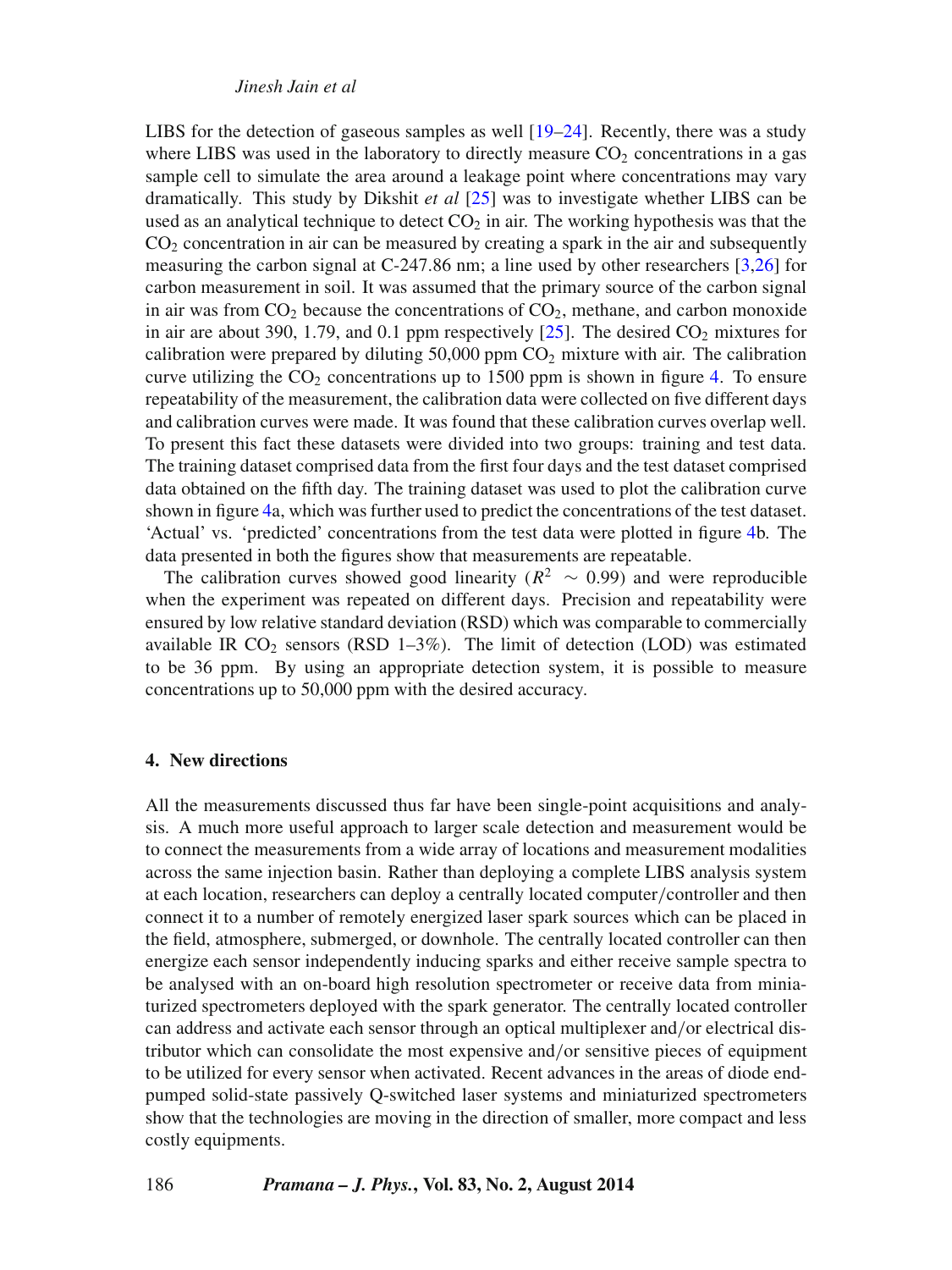## **5. Conclusions**

This work highlights recent research efforts which show that LIBS is a feasible measurement technique for carbon sequestration leakage detection. Contrary to other measurements and monitoring techniques, LIBS has real-time analysis capability and can be used in harsh environments. With the introduction of new technologies, such as LAMIS which makes LIBS-based isotope measurement easier and more cost-effective, and the application of newly available miniaturization technologies for both lasers and spectrometers and highly portable LIBS analysis system is just on the horizon. New directions introduced by this work propose the optical and*/*or electrical distribution of LIBS analysis units in the form of optically pumped miniaturized lasers and spectrometers that can be deployed to various extreme environments to perform CCS leakage measurement and monitoring tasks.

# **References**

- <span id="page-8-0"></span>[1] S Solomon, D Qin, M Manning, Z Chen, M Marquis, K B Averyt, M Tignor and H L Miller (eds), *Contribution of working group I to the fourth assessment report of the intergovernmental panel on climate change* (Cambridge University Press, Cambridge, United Kingdom and New York, NY, USA, 2007) p. 996
- <span id="page-8-1"></span>[2] 2010 Carbon Sequestration Atlas of the United States and Canada, Third Edition (Atlas III), http:*//*[www.netl.doe.gov](http://www.netl.doe.gov/technologies/carbon_seq/refshelf/atlasIII/)*/*technologies*/*carbon\_seq*/*refshelf*/*atlasIII*/*
- <span id="page-8-2"></span>[3] R Lal, *Forest Ecology Management* **220**, 242 (2005)
- [4] R Lal, *Soil Tillage Res.* **43**, 81 (1997)
- <span id="page-8-3"></span>[5] R Lal, *Prog. Environ. Sci.* **1**, 307 (1999)
- <span id="page-8-4"></span>[6] M Z Martin, N Labbe, N Andre, R Harris, M Ebinger, S D Wullschleger and A A Vass, *Spectrochim. Acta Part B* **62**, 1426 (2007)
- <span id="page-8-5"></span>[7] C D Farrar, M L Sorey, W C Evans, J F Howle, B D Kerr, B M Kennedy, C Y King and J R Southon, *Nature* **376**, 675 (1995)
- <span id="page-8-6"></span>[8] K A McGee and T M Gerlach, *Geology* **26**, 463 (1998)
- <span id="page-8-7"></span>[9] R J Gehl and C W Rice, *Clim. Change* **80**, 43 (2007)
- <span id="page-8-8"></span>[10] Z Sulcek and P Povondra, *Methods of decomposition in inorganic analysis*, 1st edn (CRC Press, Boca Raton, 1989)
- <span id="page-8-9"></span>[11] K K Ayyalasomayajula, F Y Yueh, J P Singh, D L McIntyre and J Jain, *Appl. Opt.* **51**, B149 (2012)
- <span id="page-8-10"></span>[12] M Lawrence-Snyder, J Scaffidi, S M Angel, A P M Michel and A D Chave, *Appl. Spectrosc.* **60**, 786 (2006)
- [13] A P M Michel, M Lawrence-Snyder, S M Angel and A D Chave, *Appl. Opt.* **46**, 2507 (2007)
- [14] V N Rai, F Y Yueh and J P Singh, *Appl. Opt.* **42**, 2094 (2003)
- [15] A P M Michel and A D Chave, *Appl. Opt.* **47**, G131 (2008)
- <span id="page-8-11"></span>[16] M Lawrence-Snyder, J Scaffidi, S M Angel, A P M Michel and A D Chave, *Appl. Spectrosc.* **61**, 171 (2007)
- <span id="page-8-12"></span>[17] Y K Kharaka and J S Hanor, Deep fluids in the continents: I. Sedimentary basins, *Treatise on geochemistry*, J I Drever (ed), Heinrich D Holland and Karl K Turekian (ex. eds) (Elsevier, 2003) Vol. 5, pp. 499–540, ISBN: 0-08-043751-6
- <span id="page-8-13"></span>[18] K J Breen, C G Angelo, R W Masters and A C Sedam, U.S. Geological Survey: Water Resources Investigation Report (84-4314), Ohio Department of Natural Resources, Division of Oil and Gas (Columbus, OH, 1985)